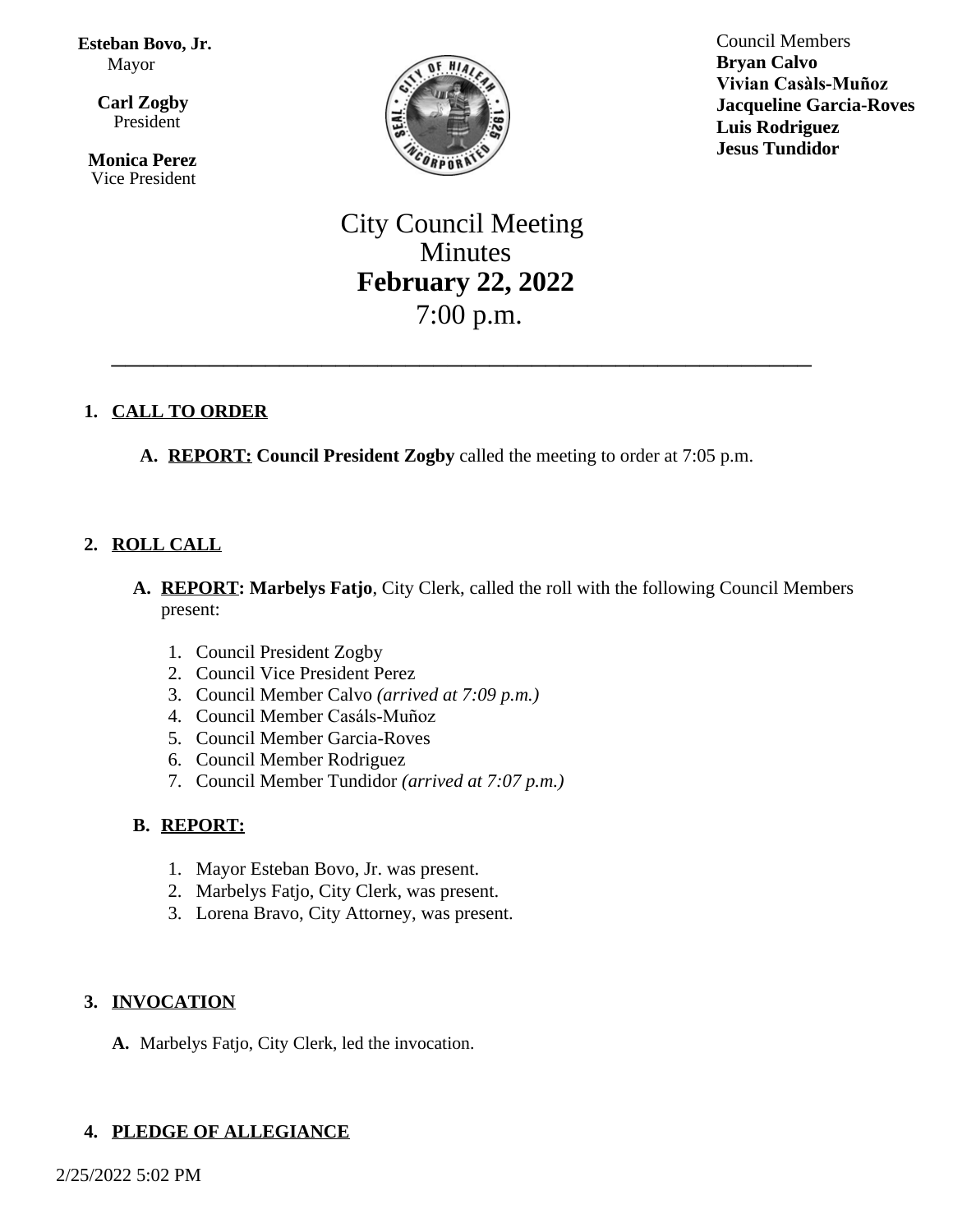**A.** Council President Zogby led the Pledge of Allegiance.

## **5. MEETING GUIDELINES**

*The following guidelines have been established by the City Council*:

## **ALL LOBBYISTS MUST REGISTER WITH THE CITY CLERK**

- As a courtesy to others, please refrain from using cellular telephones or other similar electronic devices in the Council Chamber.
- A maximum of three  $(3)$  speakers in favor and three  $(3)$  speakers in opposition will be allowed to address the Council on any one item. Each speaker's comments will be limited to three (3) minutes.
- No signs or placards, in support of or in opposition to an item or speaker, shall be permitted within the Council Chamber.
- Any person, whether participating via the web platform, telephonic conferencing or physical presence at City Hall, interested in making comments or posing questions on matters of public concern or on any item on the agenda, may do so during the meeting.
- Members of the public may address the City Council on any item pertaining to City business during the Comments and Questions portion of the meeting. A member of the public is limited to one appearance before the City Council and the speaker's comments will be limited to three (3) minutes.
- The public can view public meetings on the City's Facebook page (@CityofHialeah).
- Members of the public may hear the meeting live through telephonic conferencing using any telephone or cellular phone service. A smart device or computer are not necessary to participate in the meeting if you join by phone.
- All persons participating via the web platform will be muted during the meeting until called upon to be heard. Participation through Zoom requires a computer or smart mobile device with a microphone and web camera. The participant may elect to participate in the meeting using audio only or appear through both audio and video. The video function of all participants appearing through video will be turned off until called upon to be heard.

**REPORT: Brigette Leal, Office Coordinator of the Office of the City Clerk,** read the meeting guidelines.

#### **6. PRESENTATIONS**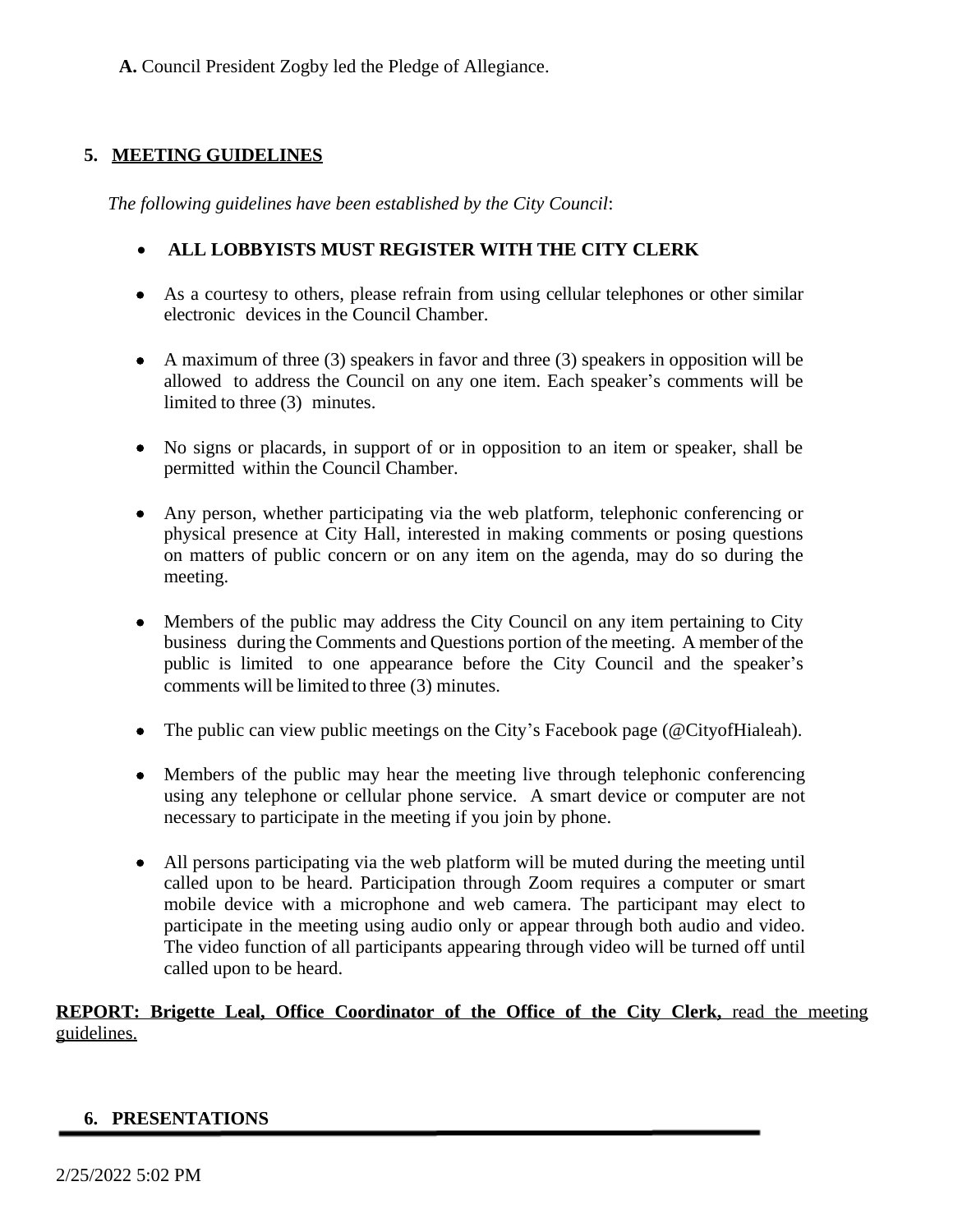**A.** Mayor Bovo honors **Pastor Carlos Ortiz**, founder and lead Pastor of the Cristo Vive Church, with a key to the City of Hialeah. (MAYOR BOVO)

#### **PRESENTED**

**REPORT:** Pastor Carlos Ortiz addressed the Mayor and City Council Members.

## **7. COMMENTS AND QUESTIONS**

- **A. REPORT:** The Office of the City Clerk did not receive any email message to be read into the record from a person interested in making comments or posing questions on matters of public concern.
- **B. REPORT:** No one expressed interested in making comments or posing questions on matters of public concern registered with the Office of the City Clerk to participate live during the Comments and Questions portion of the meeting using Zoom.
- **C. REPORT**: Eight (8) people present in the Council Chambers expressed interest in speaking during this portion of the meeting.
	- **1. Jose Azze, 788 Southeast Park Drive,** spoke regarding the City's Parks and Recreation Department.
	- **2. Milly Herrera, 4341 East 8 Lane**, spoke regarding Consent Item C, as well as regarding mobile home residents, and expressed interest in meeting with Mayor Bovo to discuss neighborhood zoning issues.
	- **3. Javier Espinosa, 741 East 54 Street,** spoke regarding his nomination to the Eagle Rank within the Boy Scouts of America and presented to the Mayor and City Council his project of an engraved school seal for Westland High School.
	- **4. Angelica Pacheco, 1571 West 76 Street,** spoke regarding an incident that occurred in the City with her son, as well as regarding providing assistance to the youth who are at risk of committing crimes.

## **8. ANNOUNCEMENT OF AMENDMENTS/CORRECTIONS TO THE AGENDA**

- The following items are **postponed** until the City Council Meeting of March 8, 2022:
	- o Consent Item N
	- o Consent Item S
	- o Administrative Item 10D
	- $O$  PZ 1
	- $O<sub>2</sub>$  PZ 3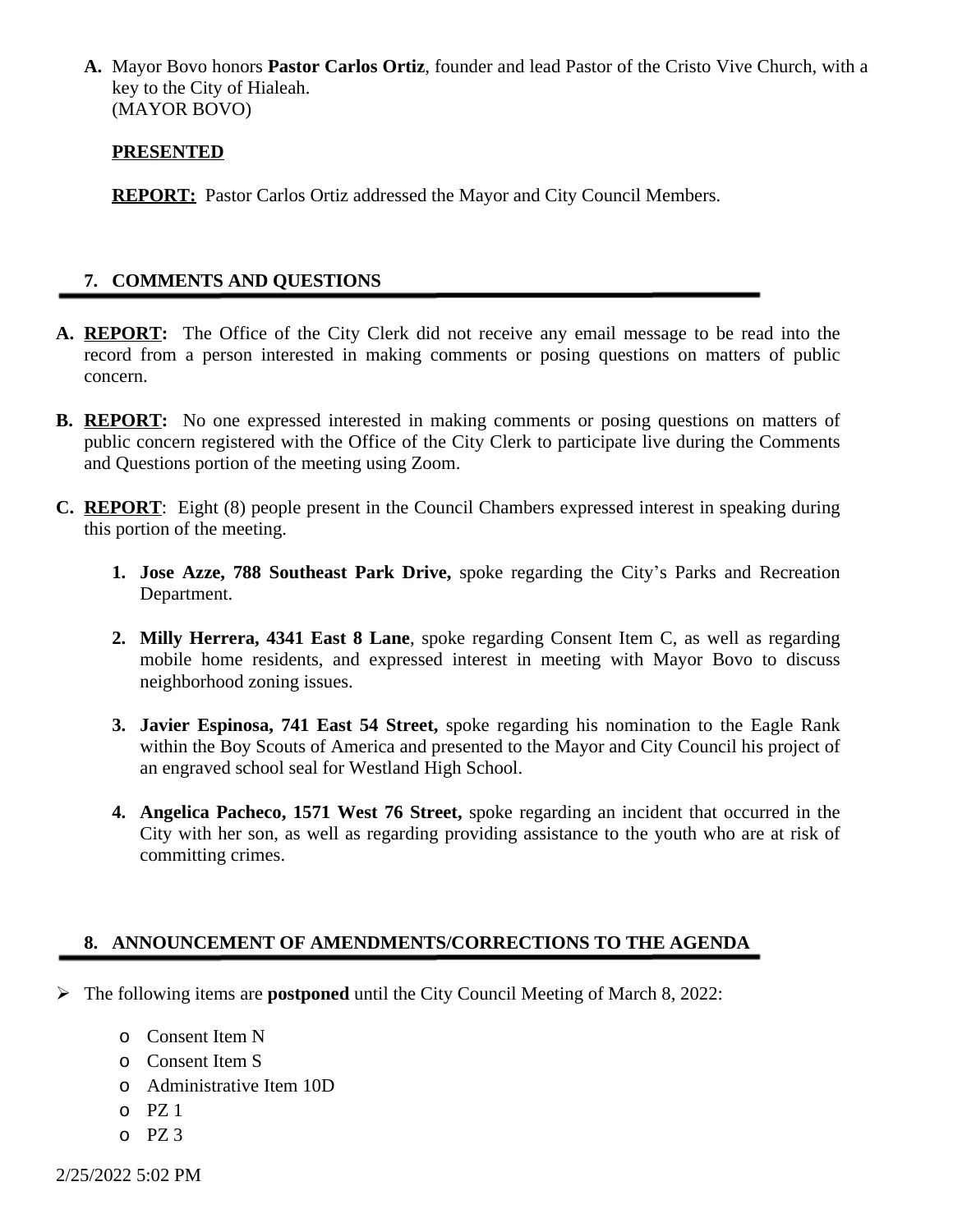- Item PZ 2 has been **postponed** until further notice.
- Consent Item U has been **added** to the agenda.
- Additional backup documentation to Administrative Item 10H was placed on the dais.
- The following items are **withdrawn** from today's agenda:
	- o Consent Item T
	- o Administrative Item 10A

#### **9. CONSENT AGENDA**

*All items listed under Consent Agenda with letter designations are considered routine and will be* enacted by one motion. There will be no separate discussion of these items unless a Council Member, the Mayor or a resident so requests, in which case the item will be removed from the consent agenda and *considered along with the regular order of business.*

#### **REPORT: Mayor Bovo requested a separate discussion on Consent Item C.**

**REPORT: Council Member Calvo requested separate discussion on Consent Items C and U.**

## **REPORT: Motion to Approve the Consent Agenda, except items B, C and U made by Council Member Casals-Muñoz, and seconded by Council Member Rodriguez. Motion passes 7-0.**

**A.** Request permission to approve the minutes of the City Council Meeting held on February 8, 2022.

(OFFICE OF THE CITY CLERK)

#### **APPROVED 7-0**

**B. RESOLUTION**: Proposed resolution approving the street naming at East Palm Court from East 34 Street to East 35 Street "Rene Leopoldo Ramos Way", with the cost of signage to be paid by the City, in his honor, as a Vietnam Veteran and role model in the City of Hialeah.

(ADMINISTRATION)

#### **APPROVED 7-0**

#### **RESOLUTION NO. 2022-025**

**REPORT: Motion to Approve Consent Item B made by Council Member Calvo, and seconded by Council Vice President Perez. Motion passes 7-0.**

*On February 11, 2022, the Historic Board approved Historic Board Resolution No. 2022-001 recommending the street naming.*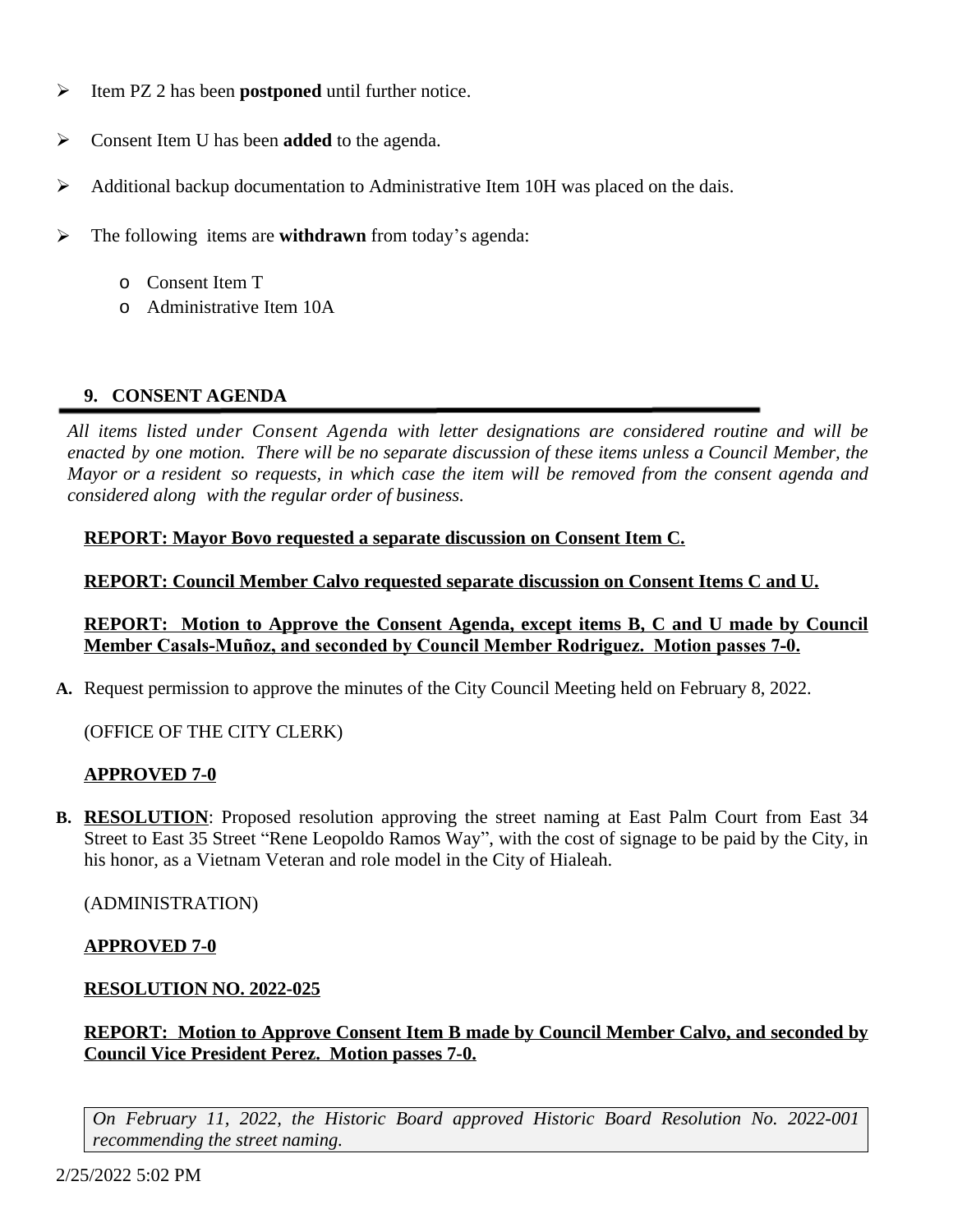**C. RESOLUTION**: Proposed resolution re-naming Veteran's Park, located at 7900 West 32 Avenue to "Senator Roberto Casas-Veteran's Park" in honor of the Senator's public service legacy, with the cost of signage to be paid by the City; and providing for an effective date.

(ADMINISTRATION)

## **APPROVED 7-0**

## **RESOLUTION NO. 2022-026**

## **REPORT: Motion to Approve Consent Item C made by Council Member Casáls-Muñoz, and seconded by Council Member Garcia-Roves. Motion passes 7-0.**

*On February 11, 2022, the Historic Board approved Historic Board Resolution No. 2022-002 recommending the re-naming of the park*

## (ADMINISTRATION)

**D.** Request permission to issue a purchase order to REV RTC, Inc., doing business as Hall-Mark RTC, the sole source supplier of E-ONE built brand parts and service for the State of Florida, to purchase tools and parts for E-ONE fire apparatus, in a total cumulative amount not to exceed \$15,000.00. The funding for this expenditure is to be charged to the Fire Rescue Transportation Fund – Capital Outlay - Equipment Account No. 109.2000.522640.

(FIRE DEPARTMENT)

## **APPROVED 7-0**

**E.** Request permission to utilize Lake County, Florida Contract No. 17-0606B – *Fire Equipment, Parts, Supplies, and Services*, contract which is effective until June 30, 2022, and issue a purchase order to Bennett Fire Products Company, Inc., to purchase personal protective equipment for firefighters, including bunker gear, boots, gloves and helmets in order to outfit the new fire recruits with safety gear, as well as to replace existing outdated bucker gear and equipment for all fire personnel, in a total cumulative amount not to exceed \$55,000.00. The funding for this expenditure is to be charged to the Fire Rescue Transportation Fund – Capital Outlay - Equipment Account No. 109.2000.522640.

#### (FIRE DEPARTMENT)

#### **APPROVED 7-0**

**F.** Request permission to utilize the contract entered into pursuant to City of Miami Beach Invitation to Bid No. 2018-028-ND – *For Door Related Repair, Replacement and Preventive Maintenance*, contract which is effective through November 18, 2022, and issue a purchase order to Best Garage Doors, Inc., for the maintenance and repair of all overhead garage doors at fire stations on an as needed basis, in a total cumulative amount not to exceed \$20,000.00. The funding for this expenditure is to be charged to the Fire Rescue Transportation Fund – Repair & Maintenance - Building Account No. 109.2000.522461.

#### (FIRE DEPARTMENT)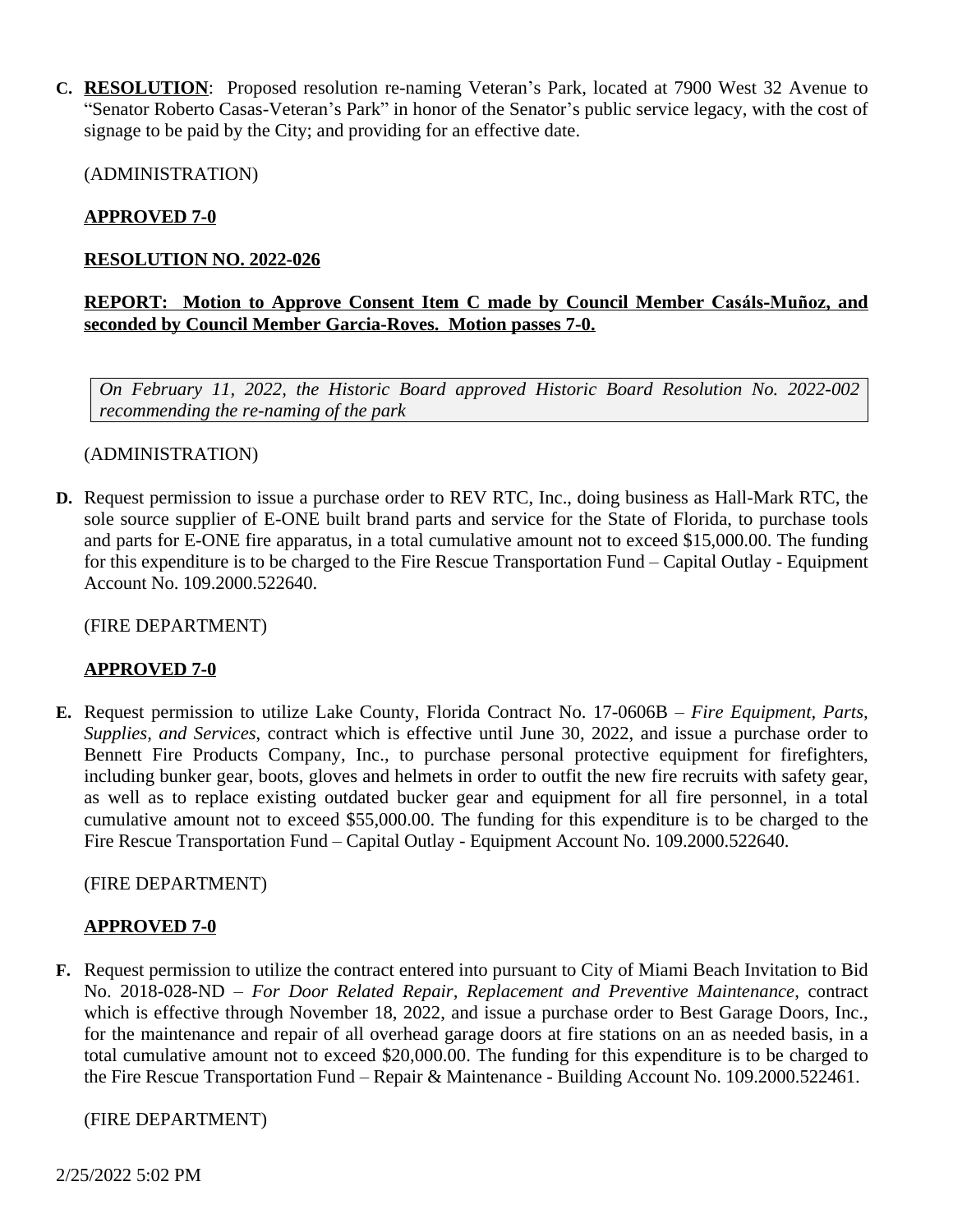## **APPROVED 7-0**

**G.** Request permission to issue a purchase order to REV RTC, Inc., doing business as Hall-Mark RTC, the sole source supplier of E-ONE built brand parts and service for the State of Florida, for repairs to out of service fire apparatus, in a total cumulative amount not to exceed \$15,000.00. The funding for this expenditure is to be charged to the Fire Rescue Transportation Fund – Repair & Maintenance - Vehicles Account No. 109.2000.522463.

(FIRE DEPARTMENT)

## **APPROVED 7-0**

**H.** Request permission to issue a purchase order to TEN-8 Fire & Safety, LLC, the exclusive dealer for the sale, service, parts and warranty of custom and commercial fire apparatus manufactured by Pierce in the states of Florida and Georgia, for repairs to the out of service Pierce Fire Trucks, in a total cumulative amount not to exceed \$25,000.00. The funding for this expenditure is to be charged to the Fire Rescue Transportation Fund – Repair & Maintenance - Vehicles Account No. 109.2000.522463.

(FIRE DEPARTMENT)

## **APPROVED 7-0**

**I.** Request permission to utilize Lake County, Florida Contract No. 17-0606G - *Fire Equipment Parts, Supplies, and Services,* contract that expires on June 30, 2022, and issue a purchase order to Municipal Emergency Services, Inc., to purchase firefighting tools and equipment, in a total cumulative expense amount not to exceed \$25,000.00. The funding for this expenditure is to be charged to the Fire Rescue Transportation Fund – Capital Outlay - Equipment Account No. 109.2000.522640.

#### (FIRE DEPARTMENT)

## **APPROVED 7-0**

**J.** Request permission to utilize Lake County, Florida Contract No. 17-0606D - *Fire Equipment Parts, Supplies and Services,* contract that expires on June 30, 2022*,* and issue a purchase order to Fisher Scientific Company L.L.C., to purchase SCBA breathing air equipment, such as face masks, air cylinders and SCBA Packs, in a total cumulative expense amount not to exceed \$20,000.00. The funding for this expenditure is to be charged to the Fire Rescue Transportation Fund– Repair & Maintenance-Capital Outlay Equipment Account No. 109.2000.522640. The funding for this expenditure is to be charged to the Fire Rescue Transportation Fund – Capital Outlay - Equipment Account No. 109.2000.522640.

#### (FIRE DEPARTMENT)

## **APPROVED 7-0**

**K.** Request permission to issue a purchase order to Zoll Medical Corporation, the only company that manufactures and markets the AutoPulse, to purchase Zoll Automatic CPR machines for the Emergency Medical Services (EMS) Division, in a total cumulative expense amount not to exceed \$25,062.85. The funding for this expenditure is to be charged to Fire Rescue Transportation Fund – Capital Outlay – Equipment Account No. 109.2000.522.640.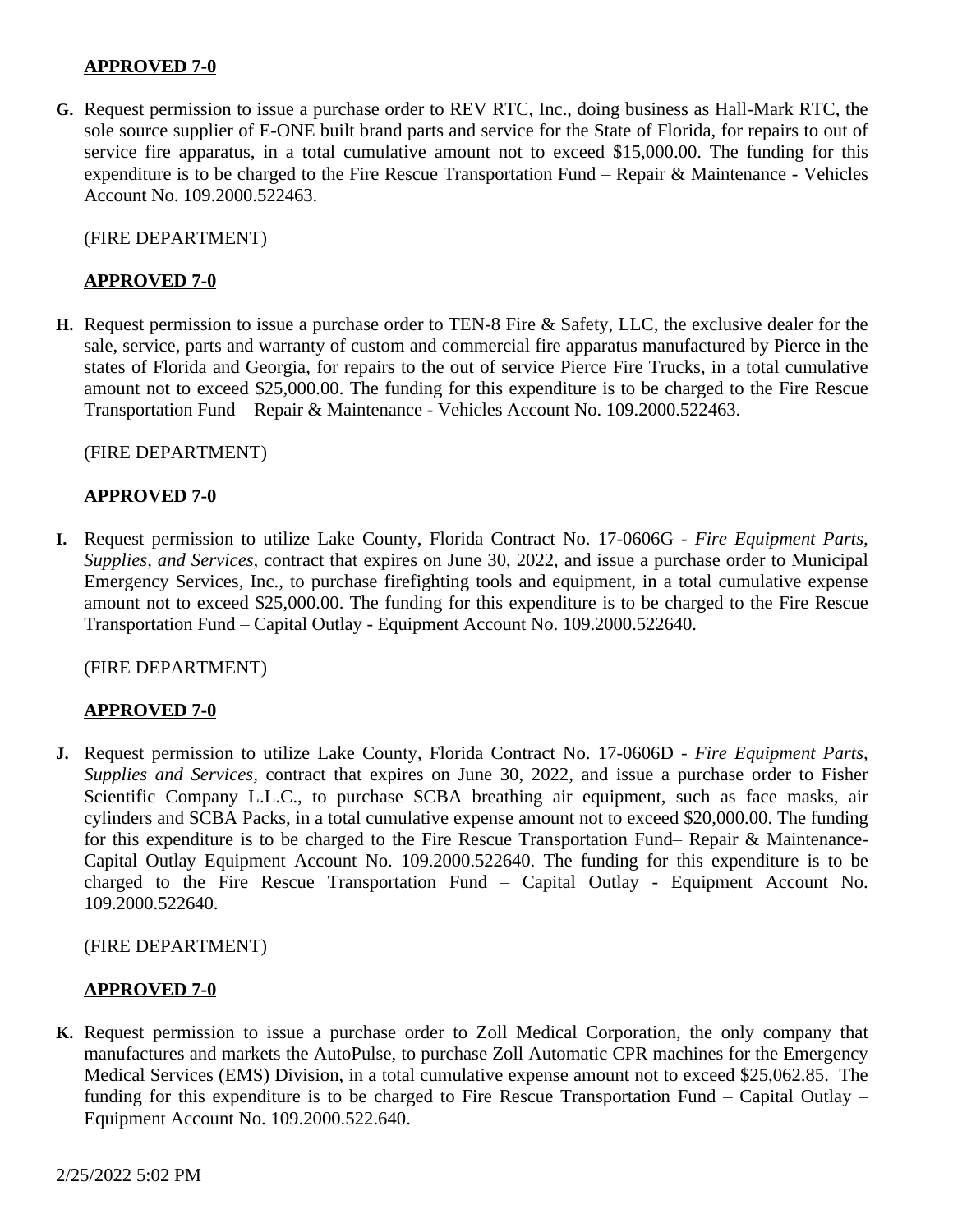## (FIRE DEPARTMENT)

#### **APPROVED 7-0**

**L.** Request permission to waive competitive bidding, since it is advantageous to the City in that this vendor is the only Caterpillar Dealer located in Miami, Florida, and increase Purchase Order No. 2022-883, issued to Kelly Tractor Co, to purchase parts and service for the City's heavy equipment, such as excavators and backhoes, by an additional amount of \$35,000.00, for a total cumulative expense amount not to exceed \$50,000.00. The funding for this expenditure is to be charged to the General Fund – Inventory – Auto Parts Account No. 001.0000.141120.

(FLEET AND MAINTENANCE DEPARTMENT)

#### **APPROVED 7-0**

**M.** Request permission to utilize City of Miami contract awarded pursuant to Invitation for Bid No. 781382(29) – *Citywide Sidewalk Repair and Replacement Services*, contract that is effective through July 29, 2023, and increase Purchase Order No. 2022-309, issued to G P E Engineering & General Contractor Corp., for the installation of sidewalks in the general field area of Cotson Park, by an additional amount of \$9,919.14, for a total cumulative expense amount not to exceed \$19,324.14. On October 21, 2021, the Department of Parks and Recreation opened a purchase order for \$9,405.00 to pay for this service based on an erroneous measurement of 1,500 square feet of sidewalk, but when the vendor physically measured onsite, the actual measurement is 3,082 square feet. The funding for this expenditure is to be charged to Park, Recreation and Open Spaces – Capital Outlay – Infrastructure Account No. 342.3130.572.630.

#### (PARKS AND RECREATION DEPARTMENT)

#### **APPROVED 7-0**

**N.** Request permission to award Hialeah Invitation to Bid No. 2021-22-9500-00-001 – *Wastewater Collection System Rehabilitation*, to two vendors: (1) Insituform Technologies, LLC and (2) Miller Pipeline, LLC, lowest responsive and responsible bidders, in that Insituform Technologies, LLC is awarded one lining contract in the amount of \$7,522,696.30, and Miller Pipeline, LLC is awarded the second lining contract in the amount of \$7,522,696.30, for a total cumulative expense amount not to exceed \$15,045,392.00. The funding for this expenditure is to be charged to Coronavirus State and Local Fiscal Fund – Capital Outlay – Infrastructure Account No. 131.9540.536630.

#### (DEPARTMENT OF PUBLIC WORKS)

#### **ITEM IS POSTPONED UNTIL MARCH 8, 2022.**

**O.** Request permission to waive competitive bidding, since it is advantageous to the City in that this vendor has been providing staffing services to the City's Department of Public Works for several years and the Department of Public Works has decided to terminate the services with the vendor and hire the employees directly through the City, and issue a purchase order to Culmin Staffing Group Inc, for temporary employment services, in the amount of \$13,447.01, and further request permission to ratify payments already made to Culmin Staffing Group Inc without Council approval, as authorized by the Mayor, in the amount of \$16,972.33, for a total cumulative expense amount not to exceed \$30,419.34. The funding for this expenditure is to be charged to the Water  $\&$  Sewers Division Fund – Contractual Services Account No. 450.9500.536340.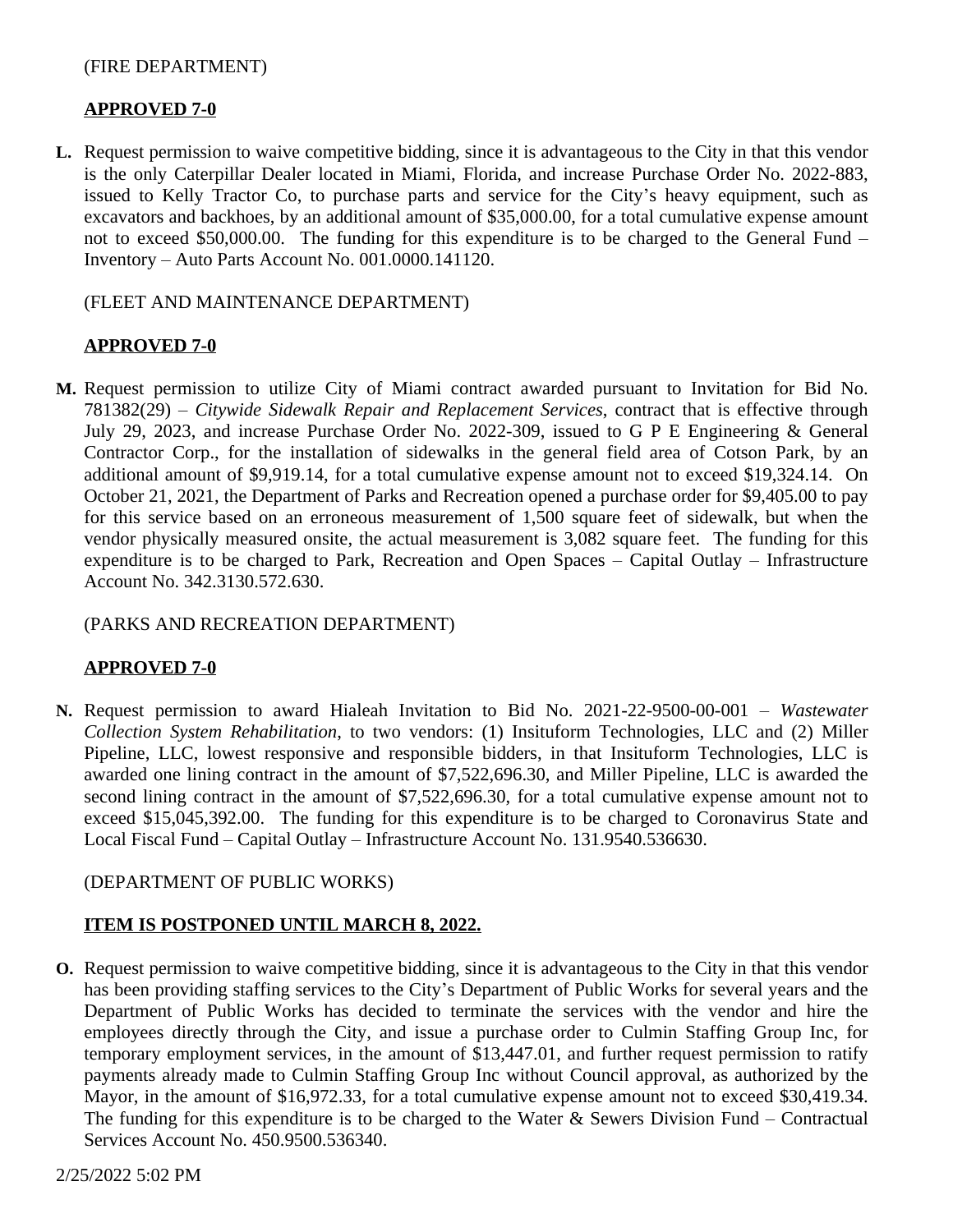#### (DEPARTMENT OF PUBLIC WORKS)

## **APPROVED 7-0**

**P.** Request permission to utilize an agreement between the City of Cooper City and Laboratory Testing Services entered into pursuant to Invitation to Bid No. 2018-11-UTL – *Laboratory Testing Services*, contract that expires on October 9, 2022, and increase Purchase Order No. 2022-1167, issued to Advanced Environmental Laboratories, Inc., for the purchase of water quality testing, by an additional amount of \$70,000.00, for a new total cumulative expense amount not to exceed \$100,000.00. The funding for this expenditure is to be charged to Water & Sewers Division Fund – Professional Services – Water Quality Testing Account No. 450.9510.533315 after a transfer of \$70,000.00 from Water & Sewers Division Fund – Contingency Reserve Account No. 450.9500.536500.

#### (DEPARTMENT OF PUBLIC WORKS)

## **APPROVED 7-0**

**Q.** Request permission to increase Purchase Order No. 2022-927, issued to Core & Main LP, exclusive authorized distributor of Sensus products for the State of Florida, for the emergency purchase of five hundred and ninety (590) 5/8-inch water meters in order to replenish the stock room inventory due to the national supply chain shortages, as well as the high demands for meters due to new construction in the City, by an additional amount of \$47,100.00, for a new total cumulative amount not to exceed \$137,100.00. Further request permission to issue a purchase order to Core & Main LP, to purchase one hundred (100) 1-inch Sensus meters needed to support new construction, as well as to replenish the City's inventory, in a total cumulative amount not to exceed \$20,000.00. The funding for these expenditures is to be charged to Water & Sewers Division Fund – Inventory – Meters & Meter Boxes Account No. 450.0000.141004.

#### (DEPARTMENT OF PUBLIC WORKS)

#### **APPROVED 7-0**

**R.** Request permission to issue a purchase order to SRS Engineering, Inc., for in-house engineering services from January 1, 2022 to March 31, 2022 while the City's hiring process is completed, in a total cumulative amount not to exceed \$42,396.00. The funding for this expenditure is to be charged to Water & Sewers Division Fund – Professional Services – Engineering Account No. 450.9500.536311.

#### (DEPARTMENT OF PUBLIC WORKS)

## **APPROVED 7-0**

**S.** Request permission to reject the bid received from Ric-Man Construction Florida, Inc. in response to Invitation to Bid No. 2021-22-9500-00-001 – *Wastewater Collection System Rehabilitation*, as nonresponsive and non-responsible.

## **FOR THE AWARD OF THE BID, PLEASE SEE CONSENT ITEM N.**

## **ITEM IS POSTPONED UNTIL MARCH 8, 2022.**

## (DEPARTMENT OF PUBLIC WORKS)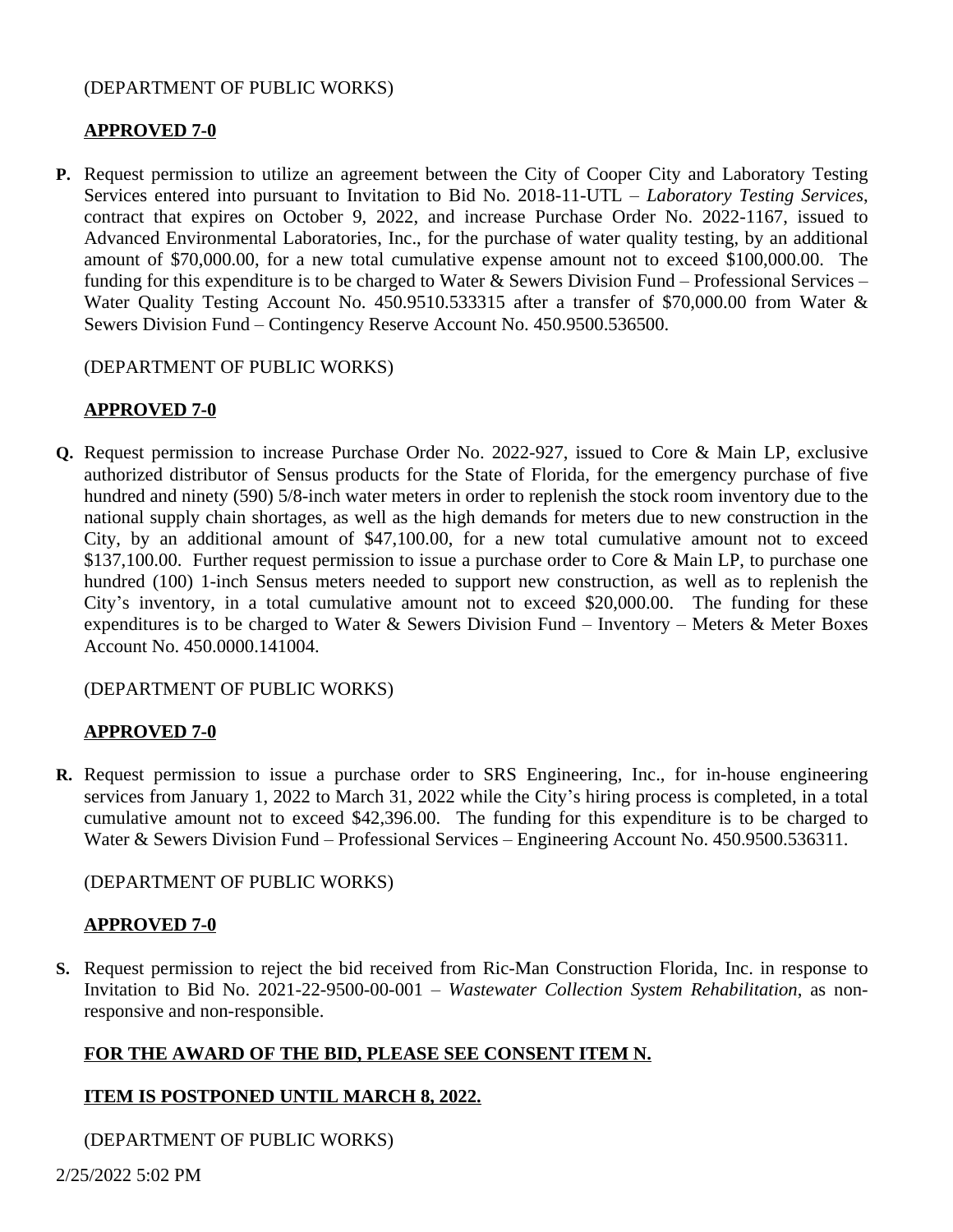**T. RESOLUTION**: Proposed resolution authorizing the use of State Housing Initiatives Partnership (SHIP) Program funds under the SHIP Safe Home Project in an amount not to exceed \$250,000.00 to conduct residential demolition and reconstruction of the home of Juan C. and Karla A. Balbastro, an approved strategy under the Local Housing Assistance Plan (LHAP) for funding years 2019-2020, 2020- 2021, 2021-2022, as set forth in Exhibit "1"; authorizing the Mayor and his designee, to execute any and all agreements in furtherance of the project on behalf of the City, and providing for an effective date.

## (DEPARTMENT OF GRANTS AND HUMAN SERVICES)

## **ITEM IS WITHDRAWN**

**U.** Request from 305 Day Holdings Group LLC, doing business as 305 Day, with an address of 4770 Biscayne Boulevard, Suite 900, Miami, Florida 33137, for an event permit to host the 9<sup>th</sup> Annual 305 Day Block Party, to be held on Saturday, March 5, 2022, beginning at 1:00 p.m. and ending at 11:00 p.m., to be held at Factory Town located at 4800 Northwest  $37<sup>th</sup>$  Avenue, Hialeah, Florida 33142, expecting approximately 3,000 attendees, subject to the recommendations of the Hialeah Police Department and the Hialeah Fire Department.

(OFFICE OF THE CITY CLERK)

## **APPROVED 7-0**

**REPORT: JennyLee Molina, 1690 Southwest 27 Avenue,** addressed the City Council on the item.

**REPORT: Motion to Approve Consent Item U made by Council Member Calvo, and seconded by Council Member Casáls-Muñoz. Motion passes 7-0.**

## **10. ADMINISTRATIVE ITEMS**

**10 A. ORDINANCE:** Second reading and public hearing of proposed ordinance amending Chapter 70 entitled "Retirement and Pensions", Article VII. "Elected Officials", Division 1 "Generally", Section 70- 529 "Oversight Committee" of the Code of Ordinances of the City of Hialeah, to eliminate the Finance Director and Council Member as Oversight Committee Members; providing for appointment of the City Treasurer by the City if the City Clerk is not a member of the Elected Officials Retirement System; and providing for retention of a financial or pension advisor by the committee; repealing all ordinances or parts of ordinances in conflict herewith; providing penalties for violation hereof; providing for severability clause; providing for inclusion in the code; and providing for an effective date.

#### (ADMINISTRATION)

*On February 8, 2022, the item was postponed until February 22, 2022.*

*On January 25, 2022, the item was approved on first reading by the City Council.*

*On January 11, 2022, the item was postponed by the administration until January 25, 2022.*

## **ITEM WITHDRAWN**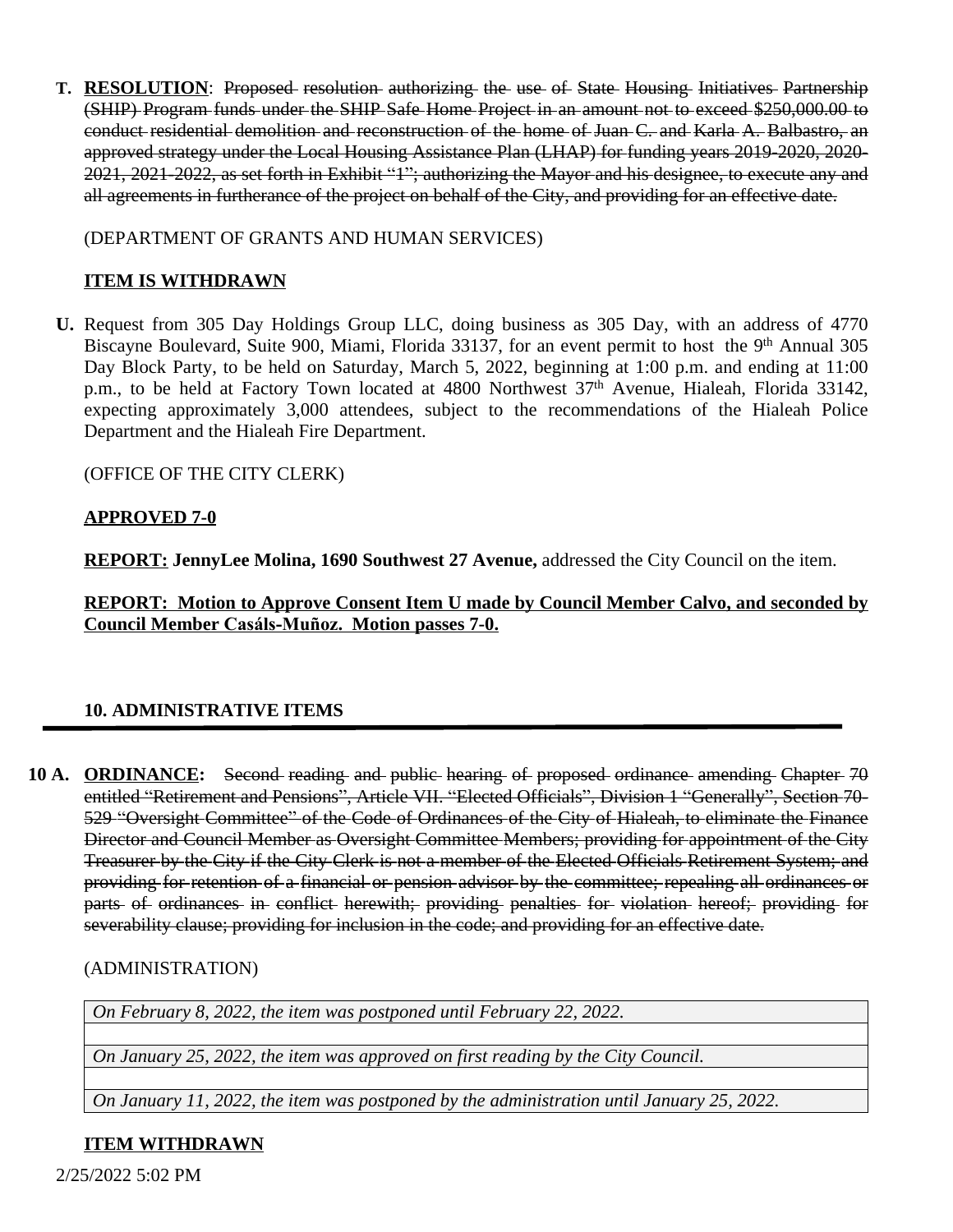**10 B. RESOLUTION:** Proposed resolution appointing Acting Councilmember **Vivian Casáls-Muñoz** to the Oversight Committee of the City of Hialeah Elected Officers' Retirement Trust to serve concurrently with the remaining portion of the term to which she was appointed by Hialeah, Fla. Resolution 2022-017 (February 8, 2022).

(ADMINISTRATION)

#### **APPROVED 7-0**

#### **RESOLUTION NO. 2022-027**

#### **REPORT: Motion to Approve Administrative Item 10 B made by Council Member Garcia-Roves, and seconded by Council Vice President Perez. Motion passes 7-0.**

**10 C. ORDINANCE:** Second reading and public hearing of proposed ordinance amending Chapter 98 entitled "Zoning", Article VII entitled "Concurrency Management System", Division 1 "Generally", creating Sections "98-2397 through 98-2400"; establishing a pre-application process for land use applications; repealing all ordinances or parts of ordinances in conflict herewith; providing penalties for violation hereof; providing for a severability clause; providing for inclusion in the Code; and providing for an effective date.

#### (PLANNING AND ZONING)

*On February 8, 2022, the item was approved on first reading by the City Council.*

#### **APPROVED 7-0**

#### **ORDINANCE NO. 2022-010**

**REPORT:** Council President Zogby opened the item for public participating and no one present in the Council Chambers or participating via Zoom expressed interest in speaking.

## **REPORT: Motion to Approve Administrative Item 10 C made by Council Member Rodriguez, and seconded by Council Member Garcia-Roves. Motion passes 7-0.**

**10 D. ORDINANCE:** Second reading and public hearing of proposed ordinance amending the Hialeah Code of Ordinances Chapter 18, entitled "Businesses", Article VI. "Peddlers, Solicitors, Itinerant Vendors", Division 2. "Peddlers, Itinerant Vendors"; §18-311 "Retail Sales from Tents"; allowing retail tent sales other than the sale of Christmas trees and fireworks as a special event; allowing for a Farmers' Market; repealing all ordinances or parts of ordinances in conflict herewith; providing for penalties for violation hereof; providing for a severability clause; providing for inclusion in the code; and providing for an effective date.

#### (ADMINISTRATION)

*On February 8, 2022, the item was approved on first reading by the City Council.*

*On January 25, 2022, the item was postponed by the administration until February 8, 2022.*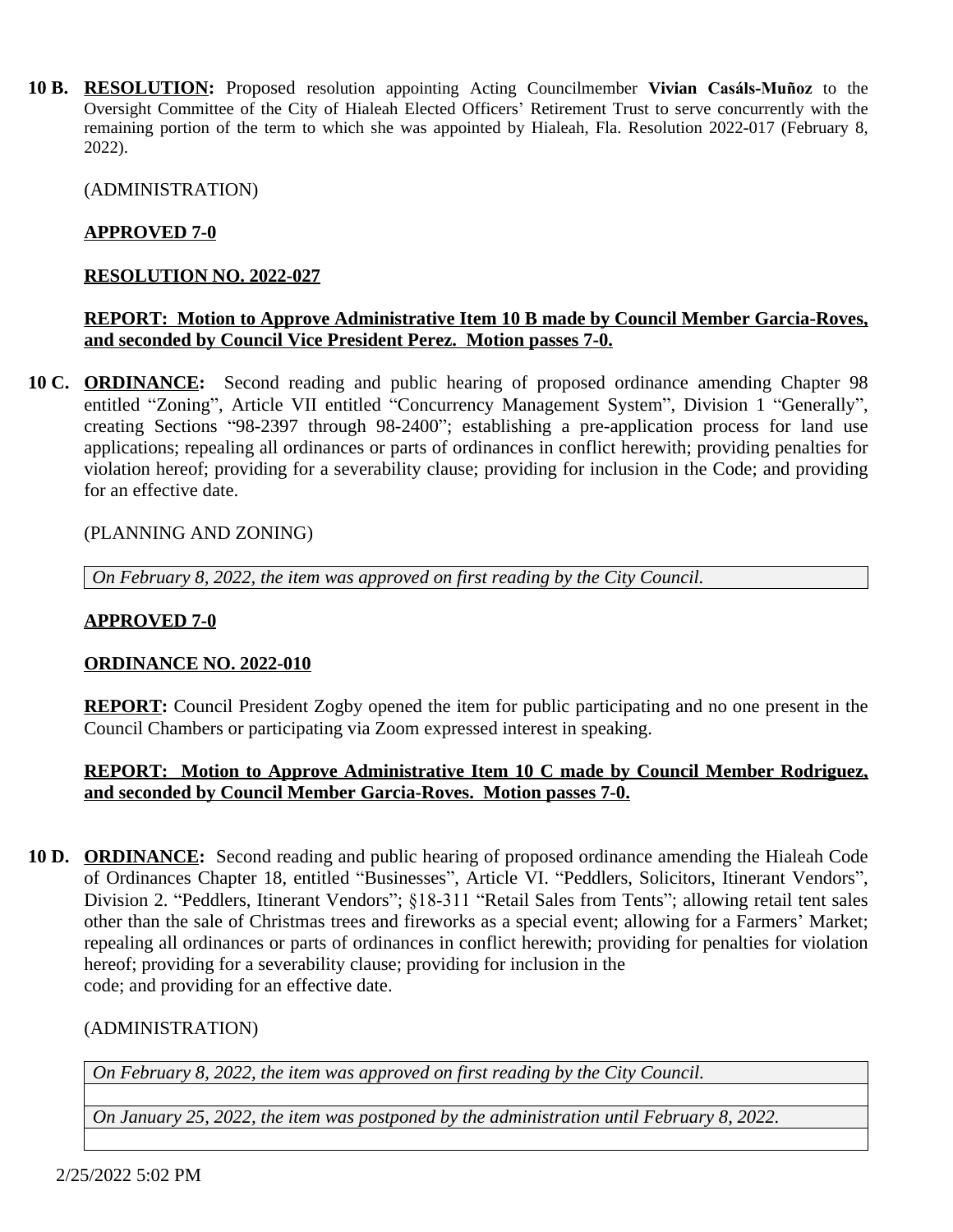*On January 11, 2022, the item was postponed by the administration until January 25, 2022.*

## **ITEM IS POSTPONED UNTIL MARCH 8, 2022.**

**10 E. ORDINANCE:** First reading of proposed ordinance amending its Comprehensive Plan by replacing in its entirety the existing recreation and open space element data, inventory and analysis section attached as Exhibit "A" with a new data, inventory and analysis section attached as Exhibit "B" and with updated goals, objectives, and policies attached as Exhibit "C"; and providing for an effective date.

## (ZONING)

*On February 8, 2022, the City Council postponed the item on first reading until February 22, 2022.*

## **APPROVED 7-0**

**REPORT: Debora Storch, Planning and Zoning Official of the City of Hialeah,** addressed the City Council.

**REPORT: Silvia Vargas with Calvin, Jordano and Associates, 10800 Biscayne Boulevard, Suite 950,** addressed the City Council with a PowerPoint presentation, a copy of which is on file in the Office of the City Clerk.

**REPORT: Motion to Approve Administrative Item 10 E made by Council Member Calvo, and seconded by Council Member Tundidor. Motion passes 7-0.**

## **REPORT: Second reading and public hearing is scheduled for March 8, 2022.**

**10 F. ORDINANCE**: First reading of proposed ordinance approving the abandonment of the triangular portion identified in the sketch attached as Exhibit "A" located to the north and west of the single-family home located at **3380 West 7 Avenue**, **Hialeah, Florida**; repealing all ordinances or parts of ordinances in conflict herewith; providing penalties for violation hereof; providing for a severability clause; and providing for an effective date.

(ZONING)

## **APPROVED 6-0-1 with Council Vice President Perez not present during roll call.**

**REPORT: Debora Storch, Planning and Zoning Official of the City of Hialeah,** addressed the City Council.

**REPORT: Lorena Bravo, City Attorney,** spoke on the item.

**REPORT: Motion to Approve Administrative Item 10 F made by Council Member Calvo, and seconded by Council Member Rodriguez. Motion passes 6-0-1 with Council Vice President Perez not present during roll call. Council Vice President Perez recorded her vote as "Yes" after the item was approved.**

#### **REPORT: Second reading and public hearing is scheduled for March 8, 2022.**

**10 G.** Proposed resolution appointing City of Hialeah Council Member, Bryan Calvo, as the City's representative to the Miami-Dade County League of Cities.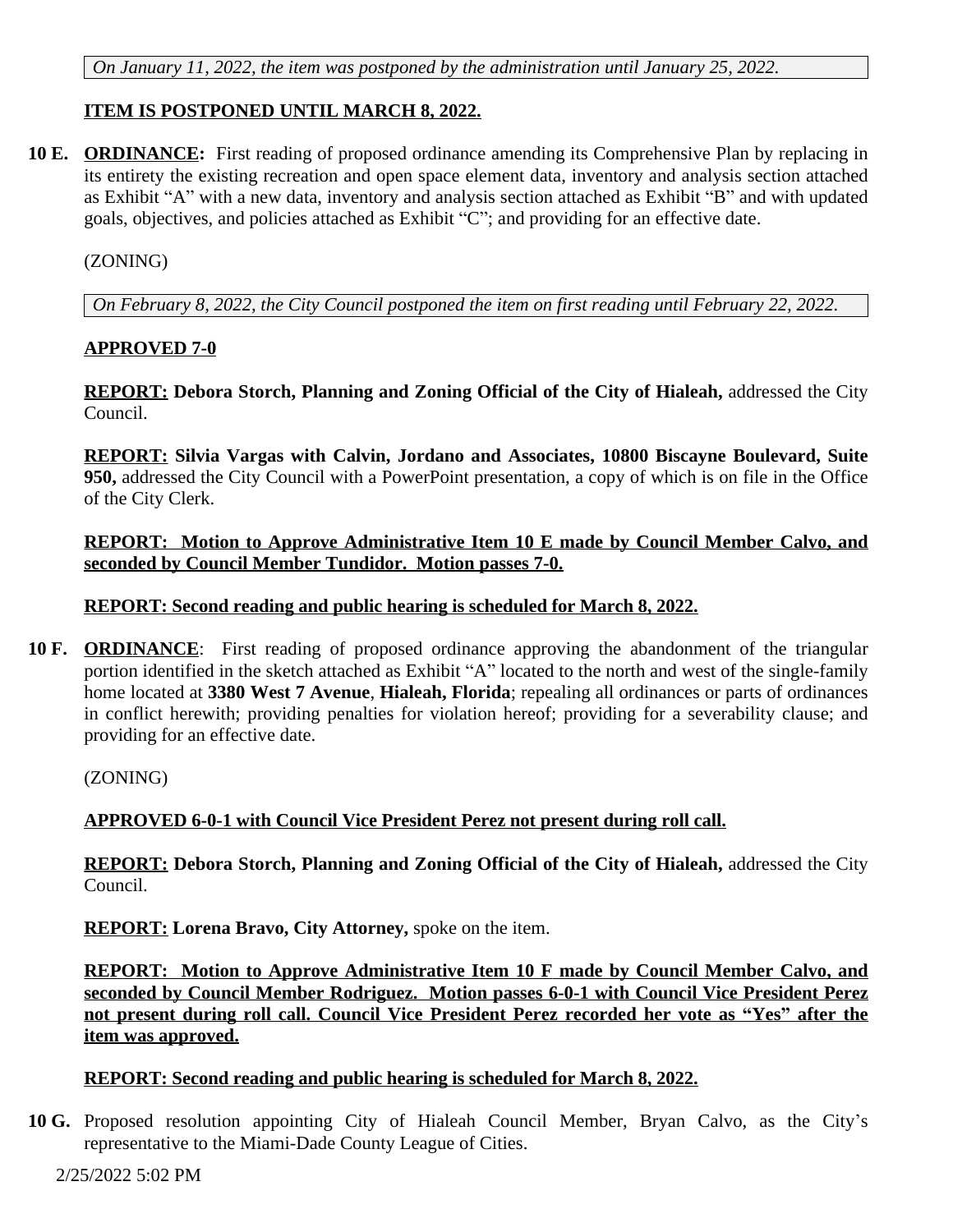#### (ADMINISTRATIVE)

#### **APPROVED 6-0-1 with Council Vice President Perez not present during roll call.**

#### **RESOLUTION NO. 2022-028**

**REPORT: Motion to Approve Administrative Item 10 G made by Council Member Rodriguez, and seconded by Council Member Tundidor. Motion passes 6-0-1 with Council Vice President Perez not present during roll call. Council Vice President Perez recorded her vote as "Yes" after the item was approved.**

**10 H.** First reading of proposed ordinance amending Chapter 50 of the City of Hialeah Code of Ordinances entitled "Housing", creating a new Article IV, entitled "Rental Housing", Section 50-121; "Written Notice Required to Increase Rent and Terminate a Tenancy", establishing a required notice period, to which all residential landlords must comply, prior to increasing the rental rate of tenants above a certain percentage and terminating a tenancy; repealing all ordinances or parts of ordinances in conflict herewith; providing for penalties for violation hereof; providing for a severability clause; providing for inclusion in the code, and providing for an effective date.

#### (SPONSOR: COUNCIL MEMBER CALVO)

#### **APPROVED AS AMENDED 7-0**

#### **REPORT: Item was amended as follows**:

- (1) Remove the following language from subparagraph (b) of the proposed ordinance: "Alternatively, either party may terminate the tenancy after providing the 30-day notice of termination as required in Section 17-03 of the Code of Miami-Dade County, Florida.
- (2) Amend subparagraph (a) of the proposed ordinance to reflect, "any increase in rent by more than  $10\%...$ "
- (3) Remove the language of subparagraph (a) of the proposed ordinance providing for the 15 day notice requirement from the tenant.

#### **REPORT: Motion to Approve Administrative Item 10 H as amended, made by Council Vice President Perez, and seconded by Council Member Casáls-Muñoz. Motion passes 7-0.**

#### **REPORT: Second reading and public hearing is scheduled for March 8, 2022.**

#### **11. BOARD APPOINTMENTS**

**11 A.** Proposed resolution appointing **Abdel Jimenez** as a member of the Planning and Zoning Board for a two (2)-year term ending on February 23, 2024.

(COUNCIL MEMBER CALVO)

#### **APPROVED 7-0**

2/25/2022 5:02 PM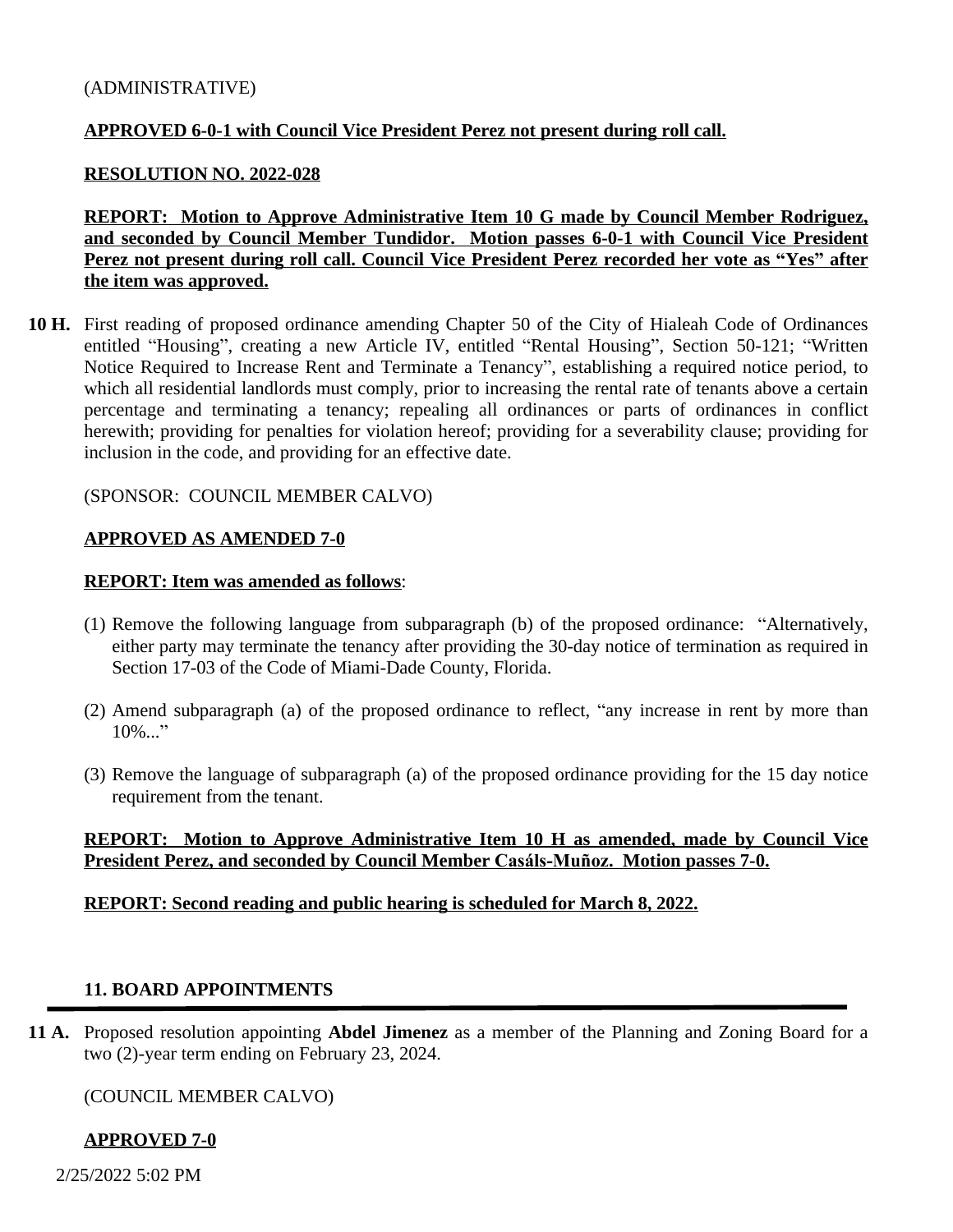#### **RESOLUTION NO. 2022-029**

## **REPORT: Motion to Approve Item 11 A made by Council Member Tundidor, and seconded by Council Member Casáls-Muñoz. Motion passes 7-0.**

**11 B.** Proposed resolution appointing **Maria M. Negron Gonzales** to the Veteran's Affairs Board of the City of Hialeah for a (2)-year term ending on February 23, 2024.

(COUNCIL VICE PRESIDENT PEREZ)

## **APPROVED 5-0-2 with Council Member Calvo and Council Member Tundidor not present during roll call.**

#### **RESOLUTION NO. 2022-030**

**REPORT: Motion to Approve Item 11 B made by Council Vice President Perez, and seconded by Council Member Casáls-Muñoz. Motion passes 5-0-2 with Council Member Calvo and Council Member Tundidor not present during roll call. Council Member Calvo and Council Member Tundidor recorded their vote as "Yes" after the item was approved.**

**11 C.** Proposed resolution appointing **Hillary Marrero** to the Youth Advisory Board of the City of Hialeah for a (2)-year term ending on February 23, 2024.

(COUNCIL MEMBER RODRIGUEZ)

## **APPROVED 5-0-2 with Council Member Calvo and Council Member Tundidor not present during roll call.**

**RESOLUTION NO. 2022-031**

**REPORT: Motion to Approve Item 11 C made by Council Member Rodriguez, and seconded by Council Member Casáls-Muñoz. Motion passes 5-0-2 with Council Member Calvo and Council Member Tundidor not present during roll call. Council Member Calvo and Council Member Tundidor recorded their vote as "Yes" after the item was approved.**

**11 D.** Proposed resolution appointing **Laura Sainz** to the Youth Advisory Board of the City of Hialeah for a (2)-year term ending on February 23, 2024.

(COUNCIL VICE PRESIDENT PEREZ)

#### **APPROVED 6-0-1 with Council Member Calvo not present during roll call.**

**RESOLUTION NO. 2022-032**

**REPORT: Motion to Approve Item 11 D made by Council Vice President Perez, and seconded by Council Member Casáls-Muñoz. Motion passes 6-0-1 with Council Member Calvo not present during roll call. Council Member Calvo his vote as "Yes" after the item was approved.**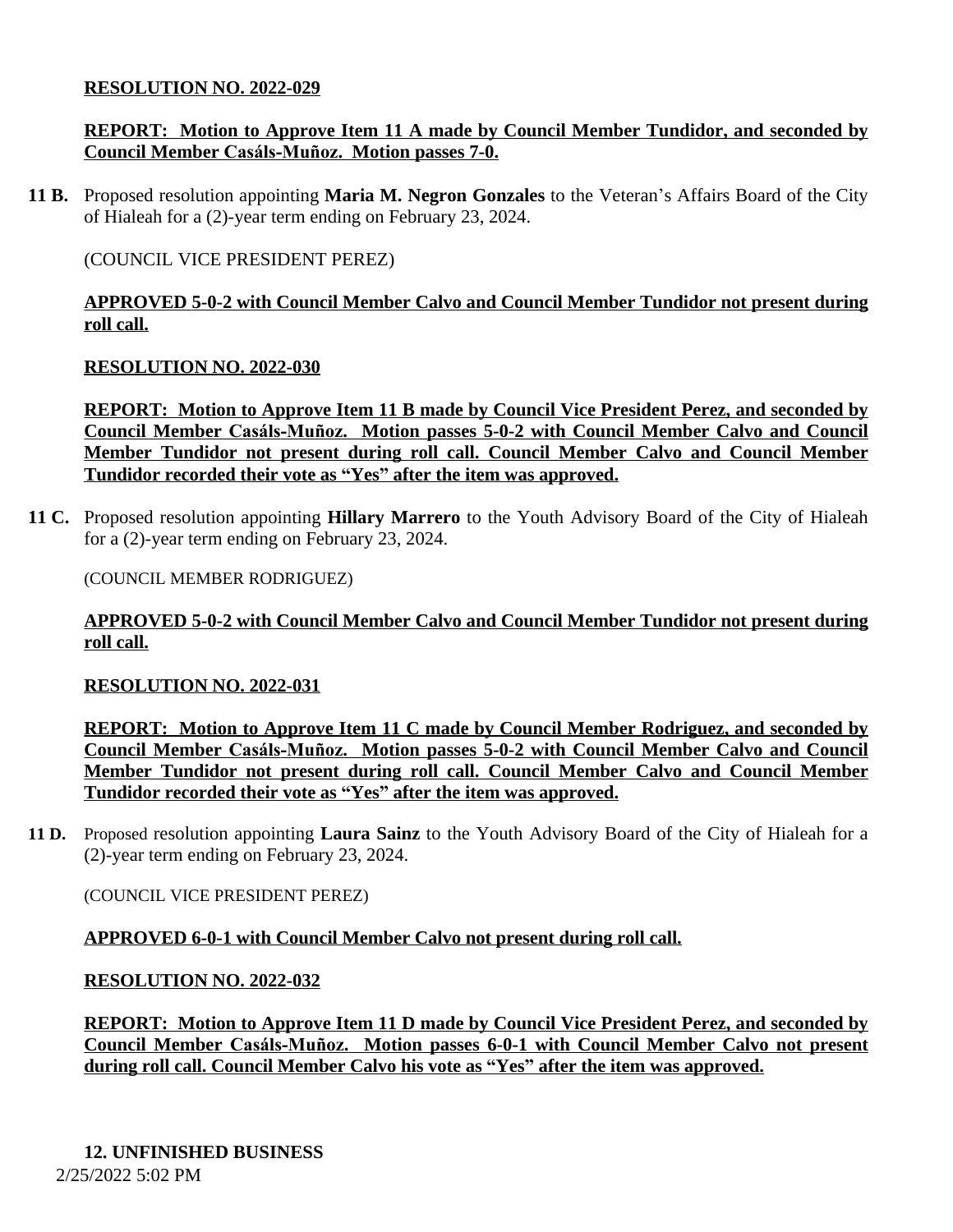- **Council Vice President Perez** recognized Joseph Dziedzic, Parks and Recreation Department Head, for his years of service to the City.
- **Mayor Bovo** acknowledged Joseph Dziedzic for his service to the City and thanked all the department heads and staff that participated in the Community Outreach Program held on February 12, 2022 at Milander center.
- **►** Council Member Casáls-Muñoz invited the everyone to the 6<sup>th</sup> Annual Pig Cook Off.
- **Council Vice President Perez** requested that the recreational vehicle discussion and license for recreational vehicles be placed on New Business for the City Council Meeting of March 8, 2022.

## **13. NEW BUSINESS**

**REPORT**: **Council President Zogby called a ten-minute recess at 9:44 p.m.**

**REPORT: Council President Zogby called the meeting to order, and the City Council reconvened at 9:49 p.m.**

## **14. ZONING**

# **PLANNING AND ZONING**

**PZ 1.** Second reading and public hearing of proposed ordinance granting a Conditional Use Permit (CUP) pursuant to Hialeah Code of Ordinances § 98-181 to allow an elementary school including kindergarten, first grade and second grade within a 950 square foot bay, with a maximum of 25 students and 3 teachers, in conjunction with the existing daycare accommodating 28 children and 4 teachers within a contiguous 1,900 square foot bay. **Property located at 6815-6895 West 4 Avenue, Bays 6879, 6873 and 6887, Hialeah, zoned C-2 (Liberal Retail Commercial District).** Repealing all ordinances or parts of ordinances in conflict herewith; providing penalties for violation hereof; providing for a severability clause; and providing for an effective date.

*On January 25, 2022, the item was postponed until February 8, 2022, per the applicant's request.*

*On January 11, 2022 the item was postponed until January 25, 2022 per the applicants request.*

*On December 14, 2021, the City Council approved the item on first reading. Second reading and public hearing was scheduled for January 11, 2022.*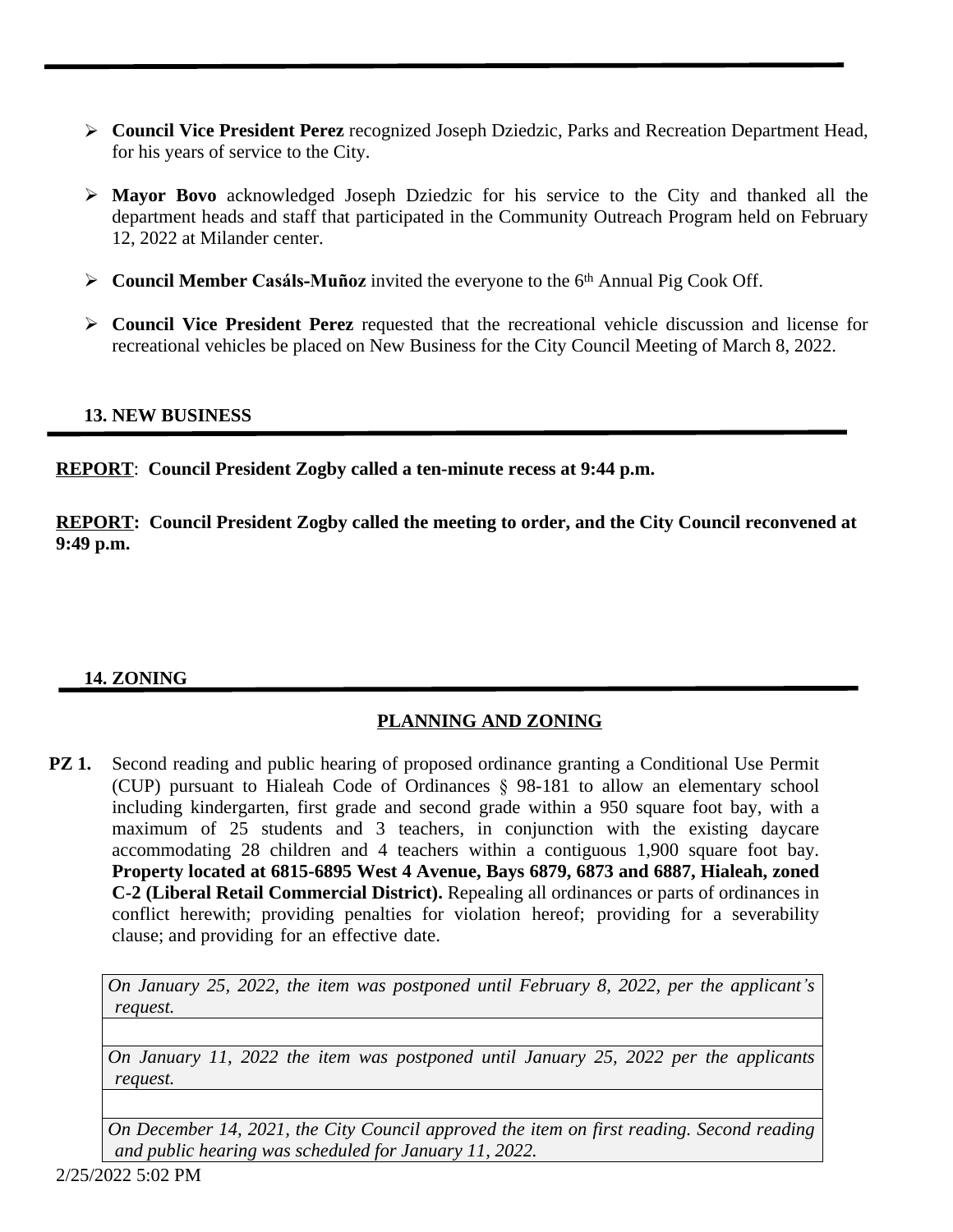*On December 8, 2021, the Planning and Zoning Board recommended approval of the item.*

*Planner's Recommendation: Approval.*

*Property Owners: (1) Tevere Apartments LLC (2) Victor J. Barone TRS, 2014 Barone Family Trust (3) Vivian Barone TRS (4) Pasqueale Digiorgio, 1471 Agua Avenue, Coral Gables, Florida 33156*

## **ITEM IS POSTPONED UNTIL MARCH 8, 2022.**

**PZ 2.** Second reading and public hearing of proposed ordinance granting a variance permit to allow 6 parking spaces, where 11 parking spaces are required and variance to allow a waiver of minimum landscape requirements, allowing 2 feet landscape buffer, where 7 feet are required; and allowing for the mitigation of two trees pursuant to Hialeah Code of Ordinances § 98-2233, by paying for two trees to be planted elsewhere in the City, all contra to Hialeah Code of Ordinances § 98-2189(7) and City of Hialeah Landscape Manual, updated July 9, 2015, ¶ (D)(7). **Property located at 223 West 27 Street, Hialeah, zoned M-1 (Industrial District).** Repealing all ordinances or parts of ordinances in conflict herewith; providing penalties for violation hereof; providing for a severability clause; and providing for an effective date.

*On February 8, 2022, the item was postponed until February 22, 2022.*

*On January 25, 2022, the City Council approved the item on first reading. Second reading and public hearing is scheduled for February 8, 2022.*

*On January 12, 2022, the Planning and Zoning Board recommended approval of the item with the condition that the proffered improvements are built within 90 days, and subject to the proposed business hours proffered in a Declaration of Restrictive Covenants.*

*Planner's Recommendation: Approve with conditions.*

*Property Owners: Orlando & Magaly Carballosa, 875 West 30 Street, Hialeah, Florida 33012.*

#### **ITEM IS POSTPONED UNTIL FURTHER NOTICE.**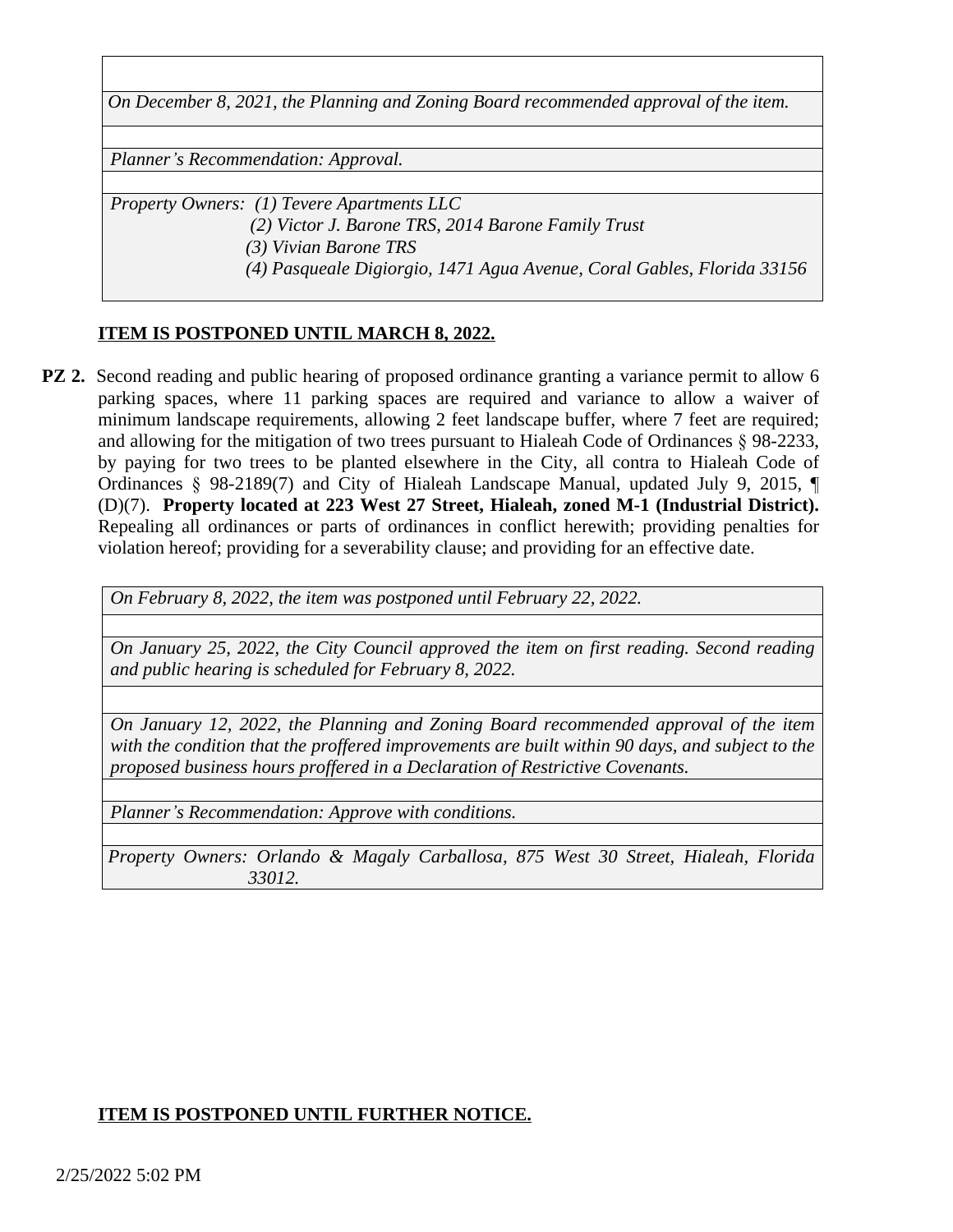**PZ 3.** Second reading and public hearing of proposed ordinance granting a Conditional Use Permit (CUP) pursuant to Hialeah Code of Ordinances § 98-181 to allow a 96-student K-5 grade school in conjunction with an existing 78-student daycare with a total of 9 staff members; and allow 126 parking spaces, where 186 parking spaces are required; contra to Hialeah Code of Ordinances § 98-2189(9). **Property located at 5916 West 16 Avenue, Hialeah, zoned C-2 (Liberal Retail Commercial District).** Repealing all ordinances or parts of ordinances in conflict herewith; providing penalties for violation hereof; providing for a severability clause; and providing for an effective date.

*On February 8, 2022, the item was postponed until February 22, 2022.*

*On January 25, 2022, the City Council approved the item on first reading. Second reading and public hearing was scheduled for February 8, 2022.*

*Registered Lobbyist: Ceasar Mestre, Esq., 8105 NW 155 Street, Miami Lakes, Florida 33016 on behalf of New Aladdin Learning Center Inc.* 

*On January 12, 2022, the Planning and Zoning Board recommended approval of the item.*

*Planner's Recommendation: Approval.*

*Property Owner: Malecon Plaza Inc., Nilo Ventura Sr. and Hector Ventura, 2087 West 76 Street, Hialeah, Florida 33016.*

# **ITEM IS POSTPONED UNTIL MARCH 8, 2022.**

#### **15. LAND USE**

**LU 1.** Second reading and public hearing of proposed ordinance amending the Future Land Use Map from Residential Office District to Commercial District. **Properties located at 4915 East Palm Court, 4935 East Palm Court and 4910 East 1 Avenue And 4930 East 1 Avenue, Hialeah, Florida, zoned R-1 (One-Family District) and RO (Residential Office)**. Repealing all ordinances or parts of ordinances in conflict herewith; providing penalties for violation hereof; providing for a severability clause; and providing for an effective date.

*On February 8, 2022, the item was approved on first reading by the City Council.*

*On January 26, 2022, the Planning and Zoning Board recommended approval of the item.*

*Planner's Recommendation: Approval.*

*Property Owner: Juan Sarol M.D., P.A., 85 East 49 Street, Hialeah, Florida 33013. Maray Rocher M.D., P.A, 87 East 49 Street, Hialeah, Florida 33013.*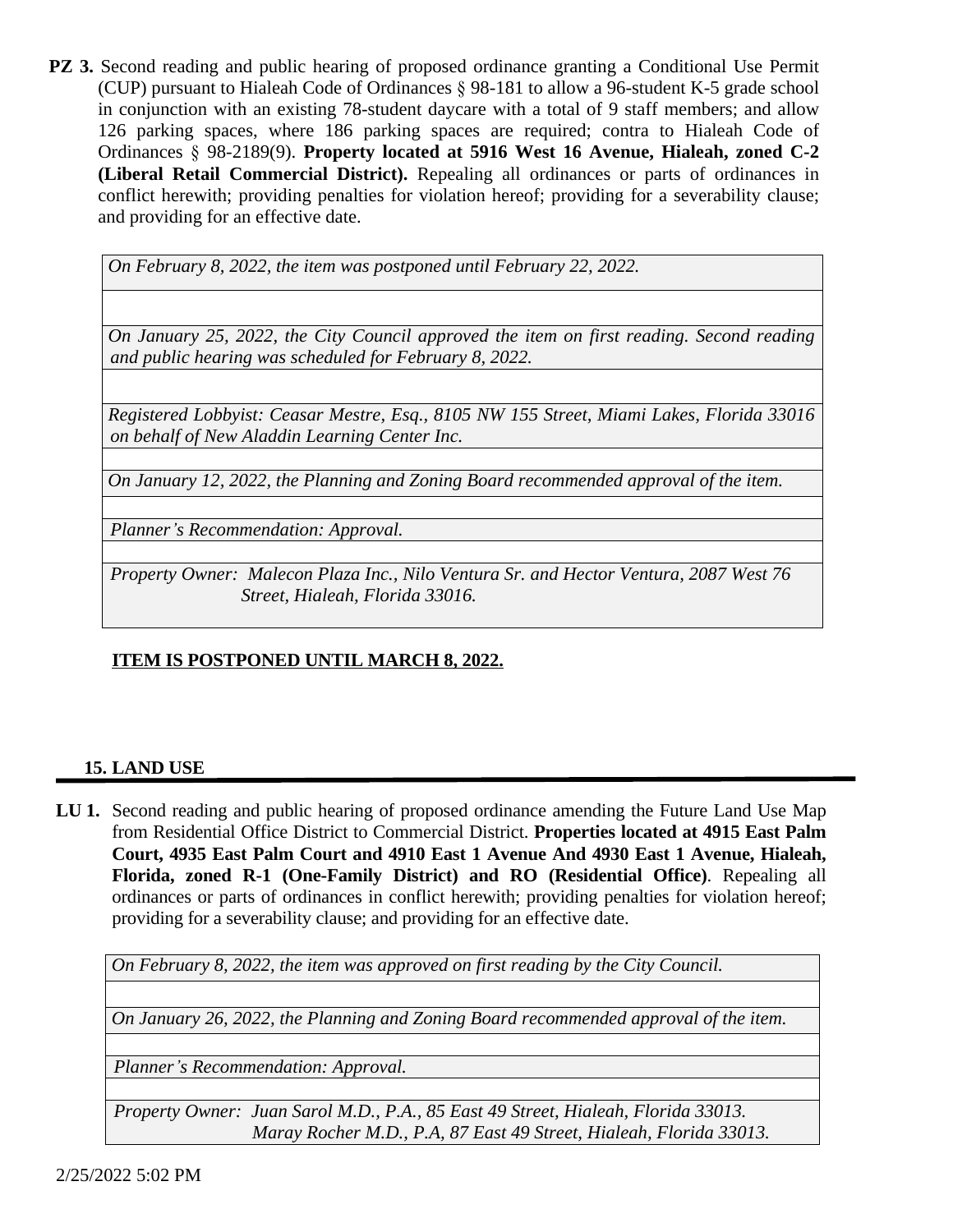## **APPROVED 7-0**

## **ORDINANCE NO. 2022-011**

**REPORT:** Council President Zogby opened the item for public participating and no one present in the Council Chambers or participating via Zoom expressed interest in speaking.

## **REPORT:** Motion to Approve Administrative Item LU 1 made by Council Member Casals-**Muñoz, and seconded by Council Member Garcia-Roves. Motion passes 7-0.**

**LU 2.** Second reading and public hearing of proposed ordinance amending the Future Land Use Map from Low Density Residential to Medium Density Residential. **Property located at 1451 West 29 Street, Hialeah, Hialeah,** zoned R-3-3 (Multiple-Family District). Repealing all ordinances or parts of ordinances in conflict herewith; providing penalties for violation hereof; providing for a severability clause; and providing for an effective date.

*On February 8, 2022, the City Council approved the item on first reading.*

*Registered Lobbyist: Javier L. Vazquez, Esq., 1450 Brickell Avenue, Suite 1900, Miami, Florida 33131, on behalf of 1450 W. 29th ST LLC.*

*On January 26, 2022, the Planning and Zoning Board recommended approval of the item.*

*Planner's Recommendation: Approval.*

*Property Owner: Caparros 2011 Children's Trust, BRP1451, LLC, Arch III, LLC, and Rodriguez Family Capital Holdings, LLC, 16400 NW 59 Avenue, Miami Lakes Florida 33014.*

## **APPROVED 7-0**

#### **ORDINANCE NO. 2022-012**

**REPORT: Javier Vazquez with law offices at 1450 Brickell Avenue** addressed the City Council via Zoom.

**REPORT:** Council President Zogby opened the item for public participating and no one present in the Council Chambers or participating via Zoom expressed interest in speaking.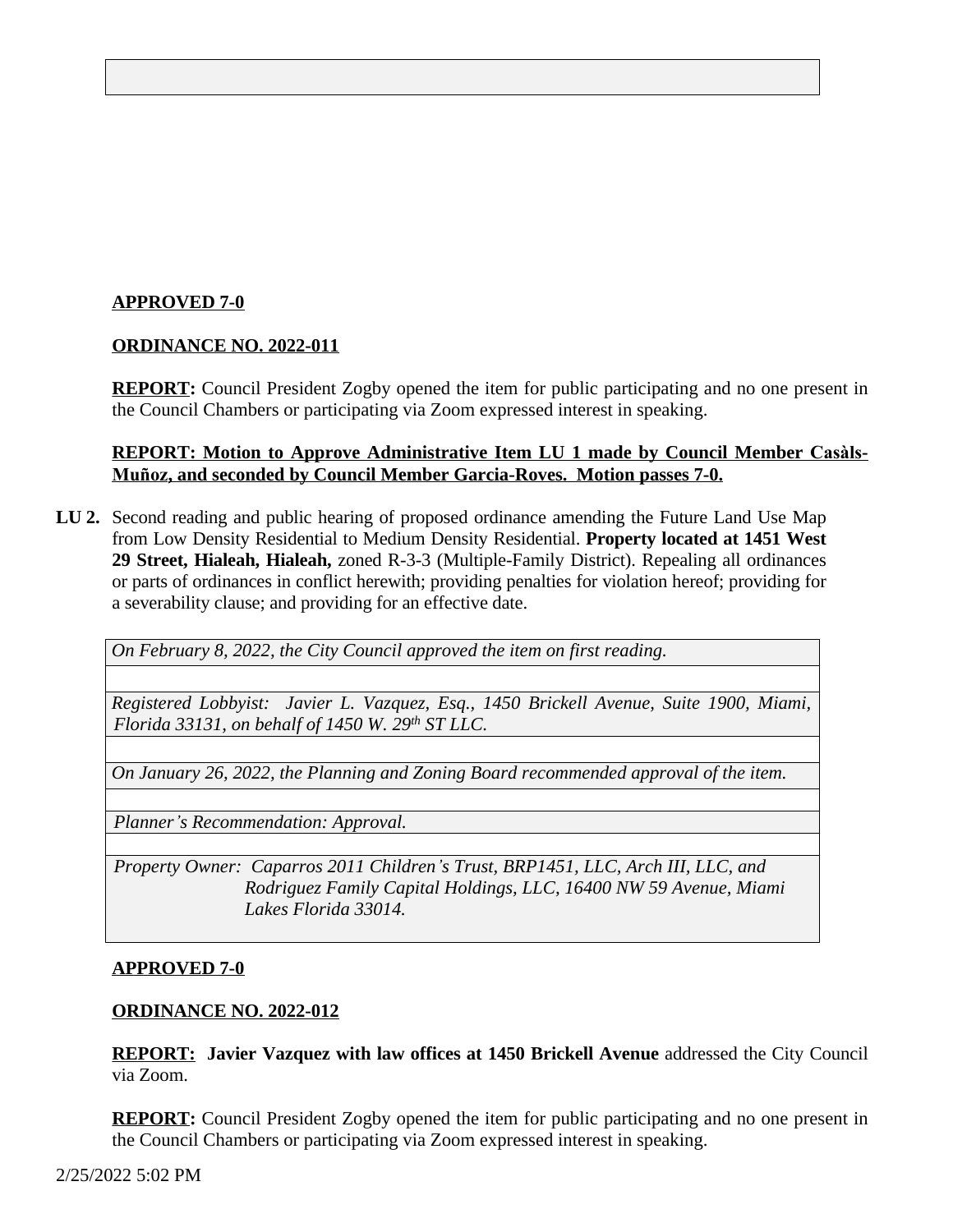#### **REPORT: Motion to Approve Administrative Item LU 2 made by Council Member Casàls-Muñoz and seconded by Council Member Garcia-Roves. Motion passes 7-0.**

**LU 3.** Second reading and public hearing of proposed ordinance amending the Future Land Use Map from Low Density Residential to Medium Density Residential. **Property located at 541 East 22 Street, Hialeah, Hialeah,** zoned R-1 (One-Family District). Repealing all ordinances or parts of ordinances in conflict herewith; providing penalties for violation hereof; providing for a severability clause; and providing for an effective date.

*On February 8, 2022, the City Council approved the item on first reading.*

*On January 26, 2022, the Planning and Zoning Board recommended approval of the item.*

*Planner's Recommendation: Approval.*

*Property Owner: Ricardo J. Hernandez and Maria Hernandez, 14431 Harris Place, Miami Lakes Florida 33014.*

## **APPROVED 7-0**

#### **ORDINANCE NO. 2022-013**

**REPORT:** Council President Zogby opened the item for public participating and no one present in the Council Chambers or participating via Zoom expressed interest in speaking.

## **REPORT:** Motion to Approve Administrative Item LU 3 made by Council Member Casals-**Muñoz and seconded by Council Vice President Perez. Motion passes 7-0.**

**LU 4.** Second reading and public hearing of proposed ordinance amending the Future Land Use Map from Residential Office District to Commercial District. **Property located at 301 East 49 Street, Hialeah, Hialeah,** zoned R-1 (One-Family District). Repealing all ordinances or parts of ordinances in conflict herewith; providing penalties for violation hereof; providing for a severability clause; and providing for an effective date.

*On February 8, 2022, the City Council approved the item on first reading.*

*On January 26, 2022, the Planning and Zoning Board recommended approval of the item.*

*Planner's Recommendation: Approval.*

*Property Owner: Agnes Knowles, Mary Agnes Weeks and Forrest C. Knowles Jr., 301 East 49 Street, Hialeah, Florida.*

#### **APPROVED 6-0-1 with Council Vice President Perez away.**